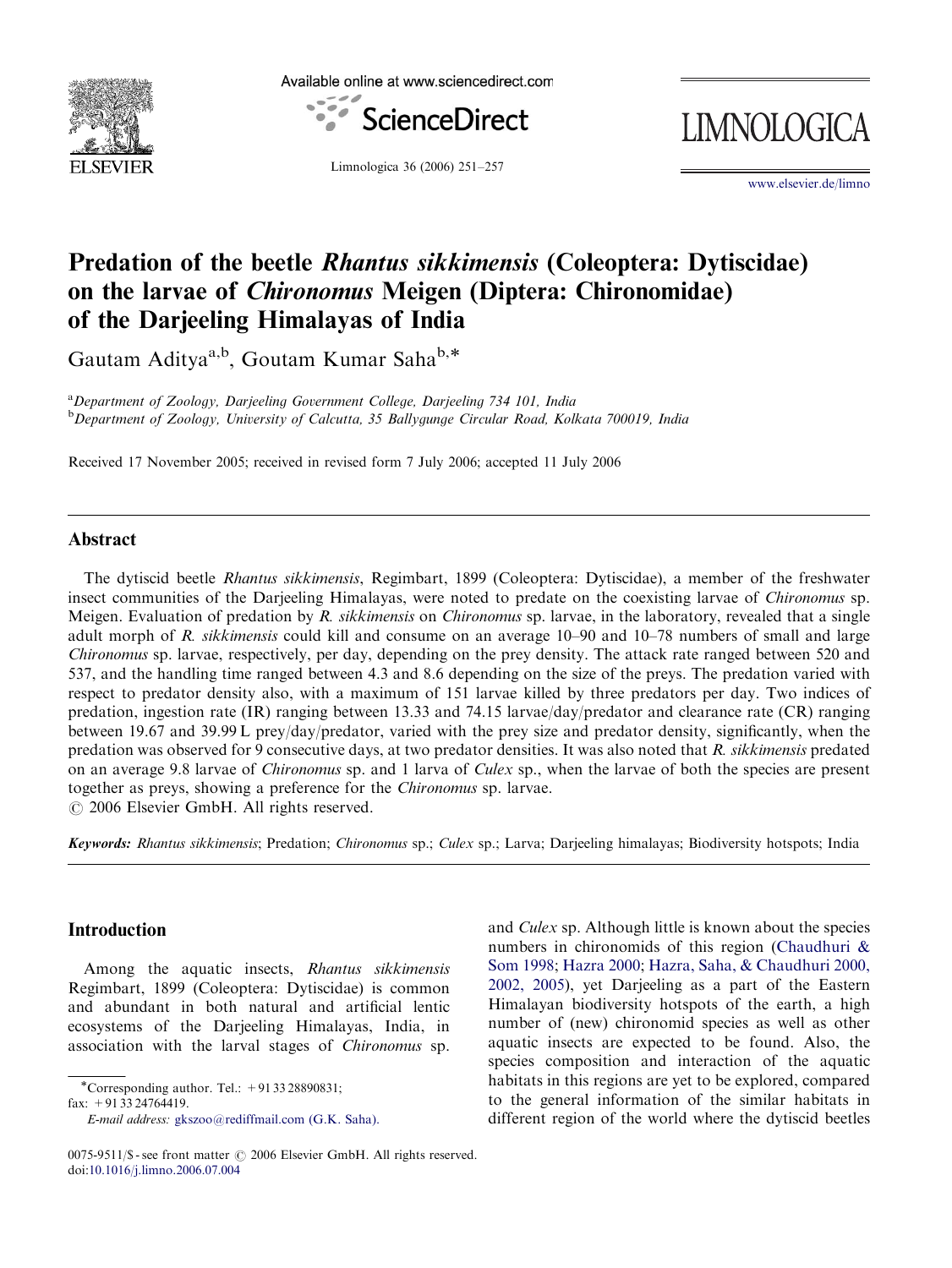have been noted to regulate the population of the chironomid and mosquito species through predation (Campos, Fernandez, & Sy 2004; Friss, Bauer, & Betz 2003; Kehl & Dettner 2003; Kögel 1987; Lundkvist, Landin, Jackson, & Svensson 2003; Tate & Hershey 2003). Several aquatic hemipteran water bugs like *Notonecta*, *Anisops*, *Buenoa* (Blaustein 1998; Hampton 2004) are also known to play a similar role ecologically, in different lentic habitats and structure the aquatic communities. Since dytiscid beetles are known to be predator of chironomid, the role of *R. sikkimensis* as a predator in the aquatic habitats of Darjeeling Himalayas, would help to judge the level of regulation it imparts upon the population of *Chironomus* sp. in particular and on the aquatic insect communities of this region. Association of *Rhantus signatus signatus* as predators with the mosquitoes and other dipterans has been noted in the temporary pools in Argentina (Campos et al. 2004; Fischer, Marinone, Fontanarrosa, Nieves, & Schweigmann 2000). Also, *Rhantus consputus* of central and eastern European countries predate on the larvae of the mosquitoes *Aedes vexans* (Kögel 1987). Since, in several temporary aquatic bodies in Darjeeling larval stages of *Culex* mosquitoes co-occur with the chironomid larvae (Aditya, Pramanik, & Saha 2006), predation of mosquito larvae, too, by *R. sikkimensis* can be assumed.

In view of these facts, and following the observation of the beetle *R. sikkimensis* predating on the chironomid midges in nature, an assessment of predatory efficiency of *R. sikkimensis* on the larval stages of the chironomid midges was made. Also, a prey preference of the beetle was evaluated using *Chironomus* and *Culex* sp. larvae as preys. Apart from establishing *R. sikkimensis* as a predator of dipteran larvae, the results of the study are expected to reveal the species interaction in the aquatic insect communities of Darjeeling Himalayas, at least partly.

# Material and methods

Chironomid and culicid larvae (all instars) and adult dytiscid beetles were collected from roadside springs as well as temporary pools in and around Darjeeling Government College campus, Darjeeling. The preys (midge and mosquito larvae) and predators (beetles) were collected using a plankton net of appropriate diameter and were placed separately in the enamel trays of  $30 \times 26 \times 10 \text{ cm}^3$  capacity containing a mixture of spring water and rain water poured over autoclaved mud bottom and were allowed to acclimatize in the laboratory. After a period of 3 days, the larvae of the midges were separated depending on the body length into two size groups—small  $\left($  < 20 mm; corresponding to II and early III instars) and large  $(>20 \text{ mm}$  corresponding to late III and IV instars), and were placed in separate enamel trays of the same type. In the experiments, these two sizes of the prey larvae were considered. At times, chironomid and mosquito larvae from other habitats of the same area were used to feed the predator in the experiments. Identifications of collected beetles, chironomid and mosquito larvae were done from ZSI, Kolkata, India and Entomology laboratory, University of Burdwan, Burdwan, India.

The following experiments were carried out during June and July 2004, to evaluate the aspects of predation of *R. sikkimensis* on two size groups of *Chironomus* sp. larvae.

Experiment I. To each adult specimen of *R. sikkimensis*, larvae of *Chironomus* sp. were supplied at densities of 10, 20, 40, 80, and 160 per 500 ml of a glass beaker and were allowed to predate for a period of 24 h. Nine replicates for each of the prey densities as well as prey sizes were carried out for determination of the rate of predation and the functional response. The functional response was analyzed after Fox and Murdoch (1978) using the linear regression form of the Holling Disc Equation:

$$
H_a = aHT/(1 + aHT_h)
$$

or

 $1/H_a = (1/a)(1/HT) + T_h/T$  equivalent to  $y = \alpha x + \beta$ where  $1/a = \alpha$  and  $T_h/T = \beta$ ,

where *a* is the search rate,  $T<sub>h</sub>$  the handling time, *T* the total time of predation, *H*<sup>a</sup> total prey killed, and *H* the prey density. The values  $a$  and  $T<sub>h</sub>$  are calculated after deducing the values of  $\alpha$  and  $\beta$  from several observations of *H*<sup>a</sup> against different *H* values.

Experiment II. In this experiment, 40, 80, and 160 *Chironomus* sp. larvae per 500 ml were provided to either a single or two or three *R. sikkimensis* for a period of 24 h in order to determine the rate of predation. Nine replicates of the experiment for each of the predator densities as well as prey sizes and densities were carried out.

Experiment III. For a long-term study on predation rate, for 9 consecutive days, 2 or 3 adult individuals of *R. sikkimensis* were kept in a plastic bucket of 20 L capacity, 40 chironomid larvae were given as food for the first 3 days, 80 for the next 3 days, and 160 for the last 3 days. Nine replicates for each of the predator densities as well as prey sizes were carried out. The rate of predation was noted and the data obtained from the experiments were used to calculate the ingestion rate (IR) and clearance rate (CR) following Gilbert and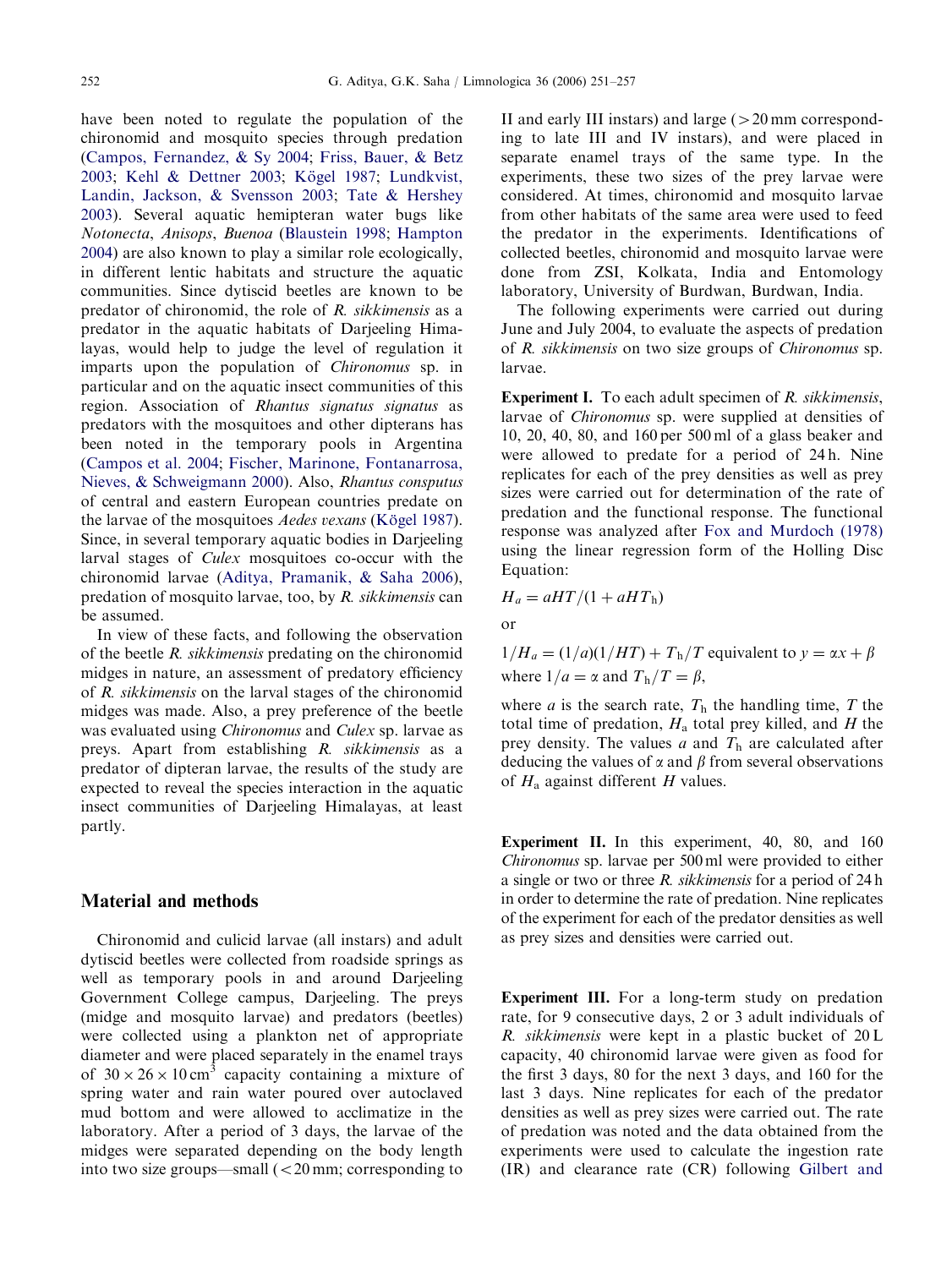Burns (1999), with required modifications, as stated below:

 $IR = P_{\rm C} - P_{\rm E}/TN$ 

and

$$
CR = V \ln (P_{\rm C} - P_{\rm E})/TN,
$$

where *V* is the volume of water, *T* the time in days/h/ min, *N* the number of predators,  $P<sub>E</sub>$  the prey left after *T* time in the experiment and  $P_C$  the prey at the start of the experiment.

Experiment IV. A total of 20 preys (10 *Chironomus* sp. larvae and 10 *Culex* sp. larvae) were provided to an adult individual of *R. sikkimensis* for predation for a period of 4h and to find out any preference for a particular kind amongst the two kinds of preys used in the experiment. The preys and the predator were placed in a 1 L glass beaker. Murdoch's coefficient of preference *C* (Murdoch, Avery, & Smyth 1975) was calculated based on the following equation, with respect to the preys killed:

$$
C = (R_a/R_b)(N_b/N_a),
$$

where, *C* is the Murdoch's index of preference; *R<sup>a</sup>* and  $R_b$  are proportion of preys *a* and *b* killed;  $N_a$  and  $N_b$  are proportions of prey species available.

In order to ensure hunger stability of *R. sikkimensis* individuals, they were fed to satiation followed by a period of 24 h starvation, before using them in any of the experiments. Stored spring water (pH 7.9–8.7) was used in the experiment and the water temperature ranged between 19.5 and 23.9 °C. The data obtained from the experiments on rate of predation were subjected to various statistical analyses following Zar (1999). The data obtained on the functional and numerical responses as well as IR and CI values were subjected to paired *t*-test and regression analysis. Two-way ANOVA was applied to the data obtained on numerical responses to find out the difference in predation rate with respect to variable prey and predator densities.

### Results

The predatory beetle *R. sikkimensis* was observed to use its foreleg to catch the prey (chironomid and mosquito larvae) in one swift motion and consumes the prey wholly barring the head and the tip of the abdomen. In higher prey densities, only a part of the prey was consumed and the rest was left over. Also, the larger preys  $(>20 \text{ mm})$  were partially consumed in higher proportions compared to the smaller preys ( $\lt$  20 mm). When caught by the predator, the preys were unable to get rid of the deadly grip, yet showed lateral undulations of the body. The beetles *R. sikkimensis* were found to dive to the bottom of the containers for the preys, but once caught, the preys were consumed resting at the surface of the water with the hind pair of legs spread wide sometimes to allow it to float at an angle to the water surface. Depending on the prey type and size, the time taken for devouring a prey varied between 19 and 28 min as observed for predation of 10 random small and large larvae of *Chironomus* sp.

The rate of predation of the beetle *R. sikkimensis* on chironomid larvae was found to vary with the size and density of prey with a mean value of 10–89.78 per day. At a lower density, the rate of predation was same for the small and large prey size but at a higher density, the small preys were killed at a mean rate of 89.78 per day and for large prey size, the value was 77.67 per day. Onetailed paired *t*-test carried out on the rate of predation of the smaller and the larger prey sizes differed significantly, with respect to different prey densities  $(t = 2.074$ ;  $df = 4$ ;  $p < 0.05$ ). The attack rate '*a*' for the small prey size and the large prey size were 520 and 537 ml respectively and did not vary significantly ( $\chi^2 = 0.61$ ;  $df = 1$ ; NS). The respective handling time ' $T<sub>h</sub>$ ' was 4 min 3 s and 8 min 6 s and did not vary significantly as well  $(\chi^2 = 1.44; df = 1; NS)$ . The regression equations obtained on the predation rate and prey densities are presented in Table 1. The rate of predation was found to be increasing with the densities of the prey as well as the predator with a maximum of 151 larvae predated by three *R. sikkimensis* within a period of 24 h. In the numerical response analysis, the predation rate varied significantly with respect to the prey densities, for both the prey sizes, but did not vary with the predator densities significantly as revealed by the two-way ANOVA tests (for small prey size: between prey densities,  $F_{2,4} = 24.01$ ,  $p < 0.01$ ; between predator densities,  $F_{2,4} = 2.53$ , NS; for large prey size: between prey densities,  $F_{2,4} = 14.21$ ,  $p < 0.05$ ; between predator densities,  $F_{2,4} = 2.28$ , NS). The functional and numerical responses based on the data of experiments I and II are presented in Tables 1 and 2, respectively.

In experiment III, the rate of predation by *R. sikkimensis* was observed to vary between 40 and 144 larvae per day for predator density of 2 and between 40 and 155 larvae per day for predator density 3 in case of smaller preys. The values for large preys ranged between 40 and 140 larvae per day for predator density 2 and 40 and 155 larvae per day for predator density 3. The IR and CR were found to differ significantly (paired *t*-test at  $df = 8$ ) with respect to the size of the prey and the density of predator. The *t*-values for IRs are: between prey sizes: for predator density 2,  $t = 2.93$ ,  $p < 0.02$ ; for predator density 3,  $t = 3.58$ ,  $p < 0.01$ ; IR between predator densities: for small preys,  $t = 6.22, p < 0.001$ ; for large preys,  $t = 5.63, p < 0.001$ . The *t*-values for CRs are: between prey sizes: for predator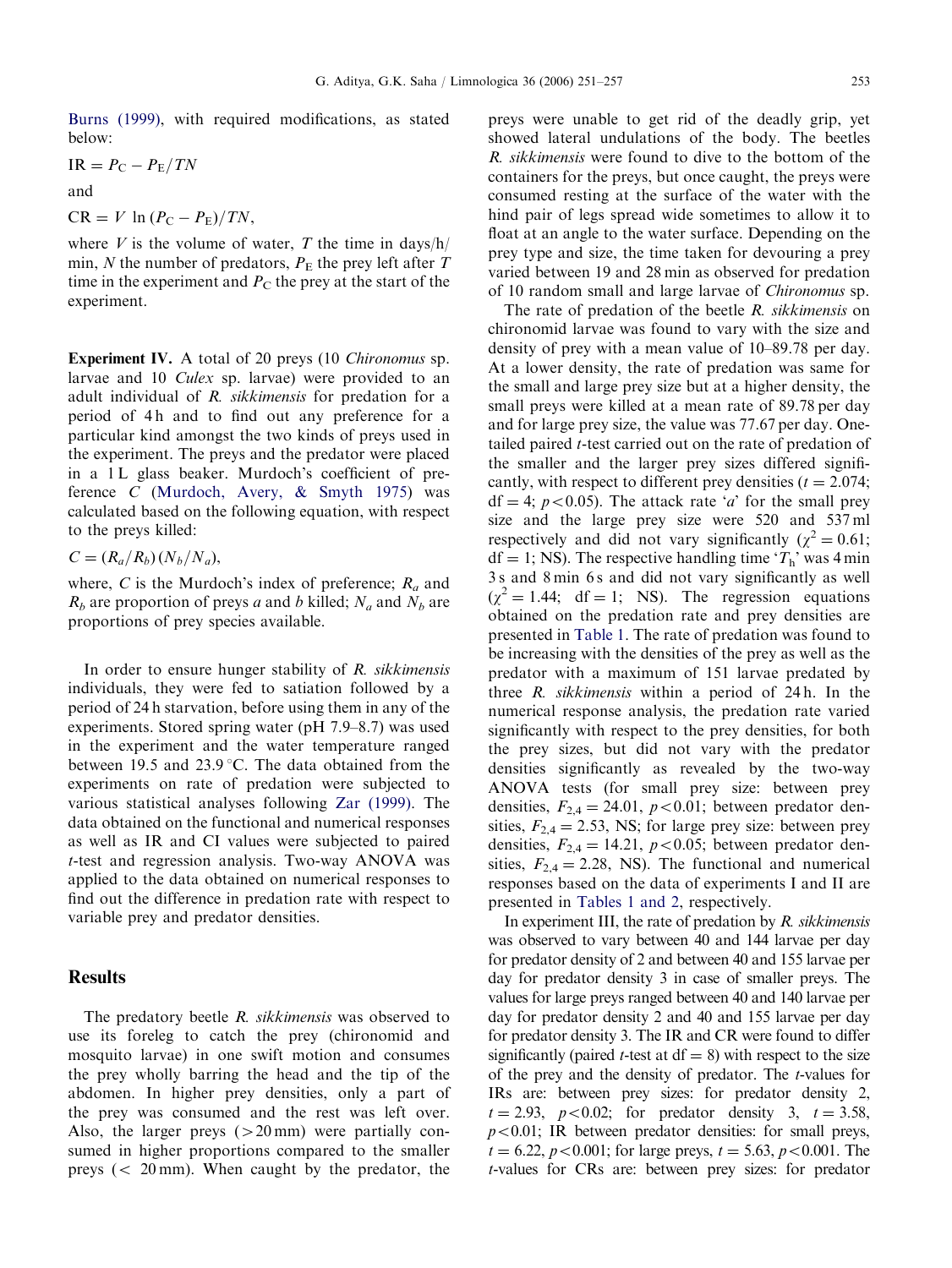| H   | Total prey killed                                                                           | $H_a$ (mean + SD) | $1/H_a$ | 1/HT    |
|-----|---------------------------------------------------------------------------------------------|-------------------|---------|---------|
|     | (A) Prey = small chironomid larvae, II and early III instar, $\langle 20 \rangle$ nm length |                   |         |         |
| 10  | 90                                                                                          | $10 + 0$          | 0.1     | 0.1     |
| 20  | 175                                                                                         | $19.44 + 0.88$    | 0.05    | 0.05    |
| 40  | 334                                                                                         | $37.11 + 2.47$    | 0.027   | 0.025   |
| 80  | 664                                                                                         | $73.78 + 3.19$    | 0.014   | 0.0125  |
| 160 | 808                                                                                         | $89.78 + 5.24$    | 0.0111  | 0.00625 |
|     | (B) Prey = large chironomid larvae, late III and IV instar, $>$ 20 mm length                |                   |         |         |
| 10  | 90                                                                                          | $10 + 0$          | 0.1     | 0.1     |
| 20  | 179                                                                                         | $19.89 + 0.33$    | 0.05    | 0.05    |
| 40  | 290                                                                                         | $32.22 + 2.47$    | 0.031   | 0.025   |
| 80  | 557                                                                                         | $61.89 + 4.86$    | 0.016   | 0.0125  |
| 160 | 699                                                                                         | $77.67 + 2.83$    | 0.0129  | 0.00625 |

**Table 1.** Analysis of functional response of *Rhantus sikkimensis* against the chironomid larvae as preys  $(n = 9$  replicates/prey density/prey type).  $T = 24$  h

Transformation of the Holling Disc Equation into linear regression mode gives:  $1/H_a = (1/a)(1/HT) + T_b/T$  equivalent to  $y = \alpha x + \beta$ , where  $1/a = \alpha$ and  $T_h/T = \beta$ . So, for small prey regression equation is  $y = 0.96x + 0.003$  ( $r^2 = 0.99$ ;  $F_{1,3} = 2251.86$ ;  $P < 0.0006$ ) and for large prey the equation is  $y = 0.93x + 0.006$  ( $r^2 = 0.98$ ;  $F_{1,3} = 1078.17$ ;  $P < 0.0006$ ).

Table 2. The numerical response

| Predator density |                                                                                             | Prey number    |                 |
|------------------|---------------------------------------------------------------------------------------------|----------------|-----------------|
|                  | 40                                                                                          | 80             | 160             |
|                  | (A) Prey = small chironomid larvae, II and early III instar, $\langle 20 \rangle$ nm length |                |                 |
| 1                | $29.78 + 6.47$                                                                              | $64.89 + 4.81$ | $89.78 + 5.24$  |
| 2                | $40 + 0$                                                                                    | $72.44 + 0.53$ | $146.33 + 1.22$ |
| 3                | $40 + 0$                                                                                    | $75.78 + 0.67$ | $151.67 + 1.00$ |
|                  | (B) Prey = large chironomid larvae, late III and IV instar, $>$ 20 mm length                |                |                 |
| $\mathbf{I}$     | $32.22 + 2.64$                                                                              | $61.89 + 4.86$ | $77.67 + 2.83$  |
| 2                | $40 + 0$                                                                                    | $73.22 + 0.83$ | $146.67 + 1.22$ |
| 3                | $40 + 0$                                                                                    | $76.56 + 0.53$ | $151.00 + 0.87$ |

Mean $\pm$ SD of prey consumed by *R. sikkimensis* in a 24 h period ( $n = 9$  replicates/prey type/prey density/predator density).

density 2,  $t = 2.36$ ,  $p < 0.05$ ; for predator density 3,  $t = 3.75$ , p $< 0.01$ ; IR between predator densities: for small preys,  $t = 24.53$ ,  $p < 0.001$ ; for large preys,  $t = 24.28$ ,  $p < 0.001$  (Figs. 1 and 2).

In experiment IV it was noted that *R. sikkimensis* prefers chironomid larvae to the mosquito larvae. In unit time, the number of mosquito larvae consumed was much low compared to the chironomid larvae even though the mosquito larvae were observed to float more on the surface compared to the chironomid larvae. Paired *t*-test carried out on the individual values of Murdoch's coefficient of preference for the two prey species varied significantly ( $t = 12.02$ ,  $p < 0.001$ , df = 9) (Table 3).

#### **Discussion**

In Darjeeling Himalayas, the natural lentic water bodies are intermittent with their existence restricted to a brief period of 3–4 months per year coinciding with the monsoon. The abundance of freshwater organisms in the temporary pools and other artificial and natural water bodies reaches its peak during this period, between June and September, including the immatures of chironomid midges and mosquitoes and the beetles *R. sikkimensis* (Aditya et al. 2006). In some of these water bodies, the densities of dipteran larvae are positively correlated with the predators like *R. sikkimensis*. Information on species interactions and general bio-ecology of these annual aquatic communities are little and fragmentary, even considering western Himalayas (Bisht & Das 1988; Chakraborty & Saha 1993; Kaul 1972; Zutshi, Subla, Khan, & Wanganeo 1980). The present study reports for the first time, about a predator of the larval forms of the chironomid midges of Darjeeling Himalayas and thus establishes a food chain in part. Chironomid larvae, for the major part occupy the primary consumer level in the detritus-based food chain of the aquatic communities and play a major role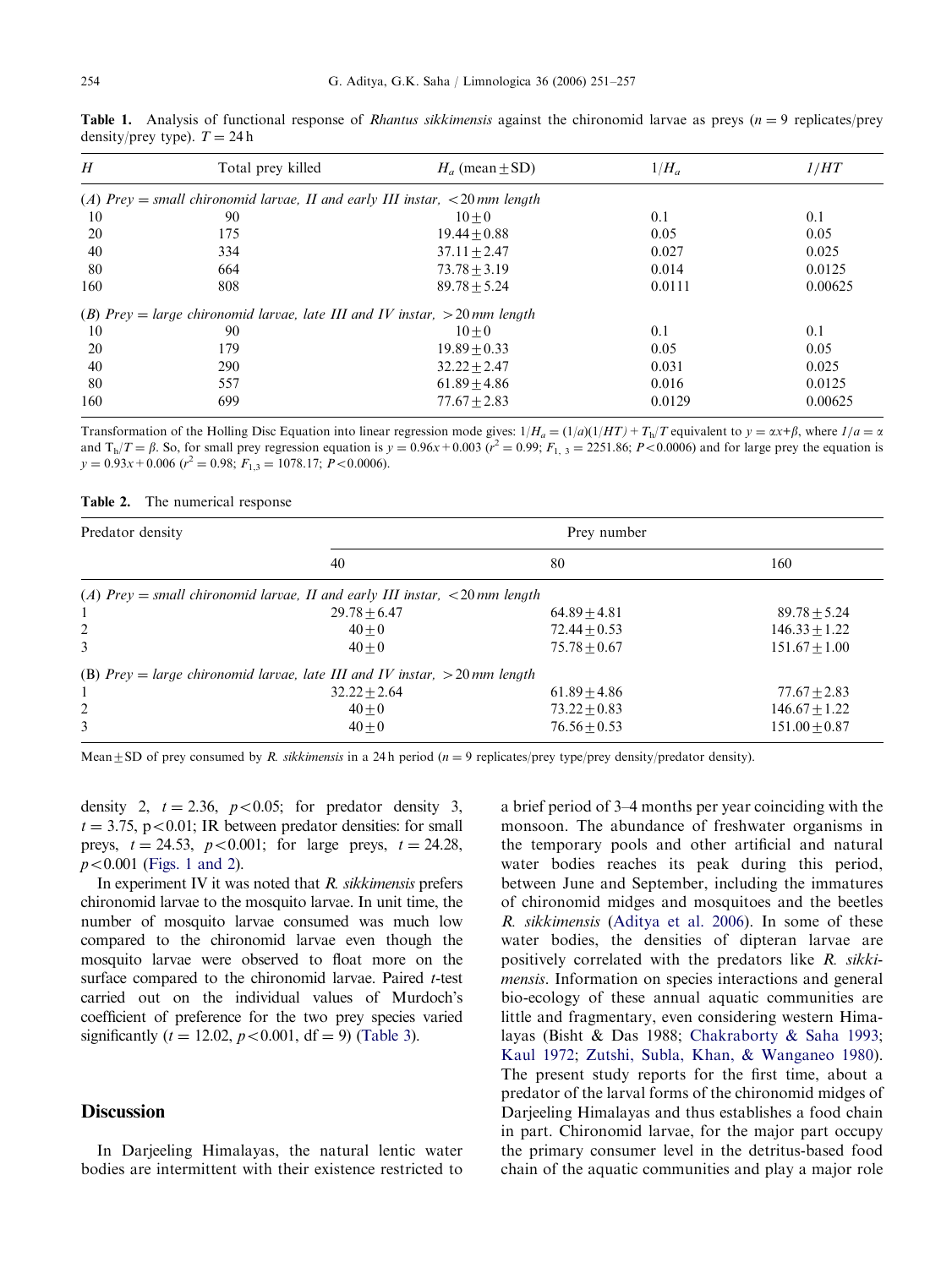



Fig. 1. Comparative account of ingestion rate (IR) and cumulative IR of adult morph of *R. sikkimensis* provided with chronomid larvae (of two sizes) for 9 consecutive days. (S.E. omitted due to values  $\langle 1 \rangle$ .



Fig. 2. Comparative account of clearance rate (CR) and cumulative CR of adult morph of *R. sikkimensis* provided with chronomid larvae (of two sizes) for 9 consecutive days. (S.E. omitted due to values  $\langle 1 \rangle$ .

in nutrient cycling, (Lods-Crozet et al. 2001; Marian & Pandian 1985; Rasmussen 1985; Robinson, Uehlinger, & Heiber 2001) and sustenance of aquatic insect

Table 3. Rate of predation of preys provided in equal ratios to a single *R. sikkimensis* for a period of 4 h

|                                                       | Prey species              |                               |
|-------------------------------------------------------|---------------------------|-------------------------------|
|                                                       | Culex sp.                 | <i>Chironomus</i> sp.         |
| Prey killed and consumed<br>Murdoch's coefficient (C) | $1 + 81$<br>$0.15 + 0.05$ | $9.8 + 0.42$<br>$0.98 + 0.42$ |

 $n = 10$  trials; *Culex* sp. 10: *Chironomus* sp. 10.

predators (Blaustein 1998; Blaustein, Kiflawi, Eitam, Mangel, & Cohen 2004; Campos et al. 2004; Elliot 2004; Fischer et al. 2000). It can be assumed that in the present context too, the chironomid larvae play a similar role and also help to maintain the population of *R. sikkimensis* and other predators, if any. Predation of the aquatic bugs and the beetles plays a major role in insect species interactions and abundance in aquatic communities, in general (Bisht & Das 1988; Blaustein 1998; Eitam, Blaustein, & Mangel 2002; Gilbert & Burns 1999; Giller & Mc Neill 1981; Hampton 2004; Murdoch, Scott, & Ebsworth 1984; Tate & Hershey 2003). Killing and consumption of chironomid larvae by *R. sikkimensis* is expected to impart an effect on the temporal and spatial abundance of the insect species in the aquatic communities and can play a regulatory role, keeping apart the possible roles of other coexisting aquatic insects whose ecological functions are yet to be elucidated.

Among the invertebrate predators of chironomid larvae studied in recent years, the leech *Erpobdella octoculata* (Kutschera 2003), and the larvae of the stoneflies *Dinocras cephalotes*, *Perla bipunctata*, *Isoperla grammatica*, and *Perlodes microcephalas* (Elliot 2004) are noteworthy. In both leeches and larvae of stoneflies, the preference varied with the size of the prey and presence of other prey species. The predation pattern of *R. sikkimensis* was found to be similar to these as reflected through the predation rate depending on size of chironomid larvae and the preference of larvae of *Chironomus* sp. over *Culex* sp. However, in case of the notonectid bug *Anisops sardea*, as prey the larvae of *Chironomus* sp. were less vulnerable compared to larvae of *Culiseta* sp. (Eitam et al. 2002). Also, in comparison to *Culiseta longiareolata* larvae, *Chironomus* larvae are found to be less vulnerable to the predation by *Notonecta maculata* (Blaustein 1998), and thus do not exhibit oviposition habitat selection (Blaustein et al. 2004). In natural conditions, in artificial ponds, dytiscids beetles of the genus *Hydroporus*, *Ilybius*, *Colymbetes*, and *Rhantus* were found to lower the populations of mosquito larvae. Under laboratory conditions, mosquito larvae were less preferred than other prey type like *Daphnia* by the dytiscids beetles *Ilybius ater*, and *Ilybius fuliginosus* in contrast to *Colymbetes paykulli* which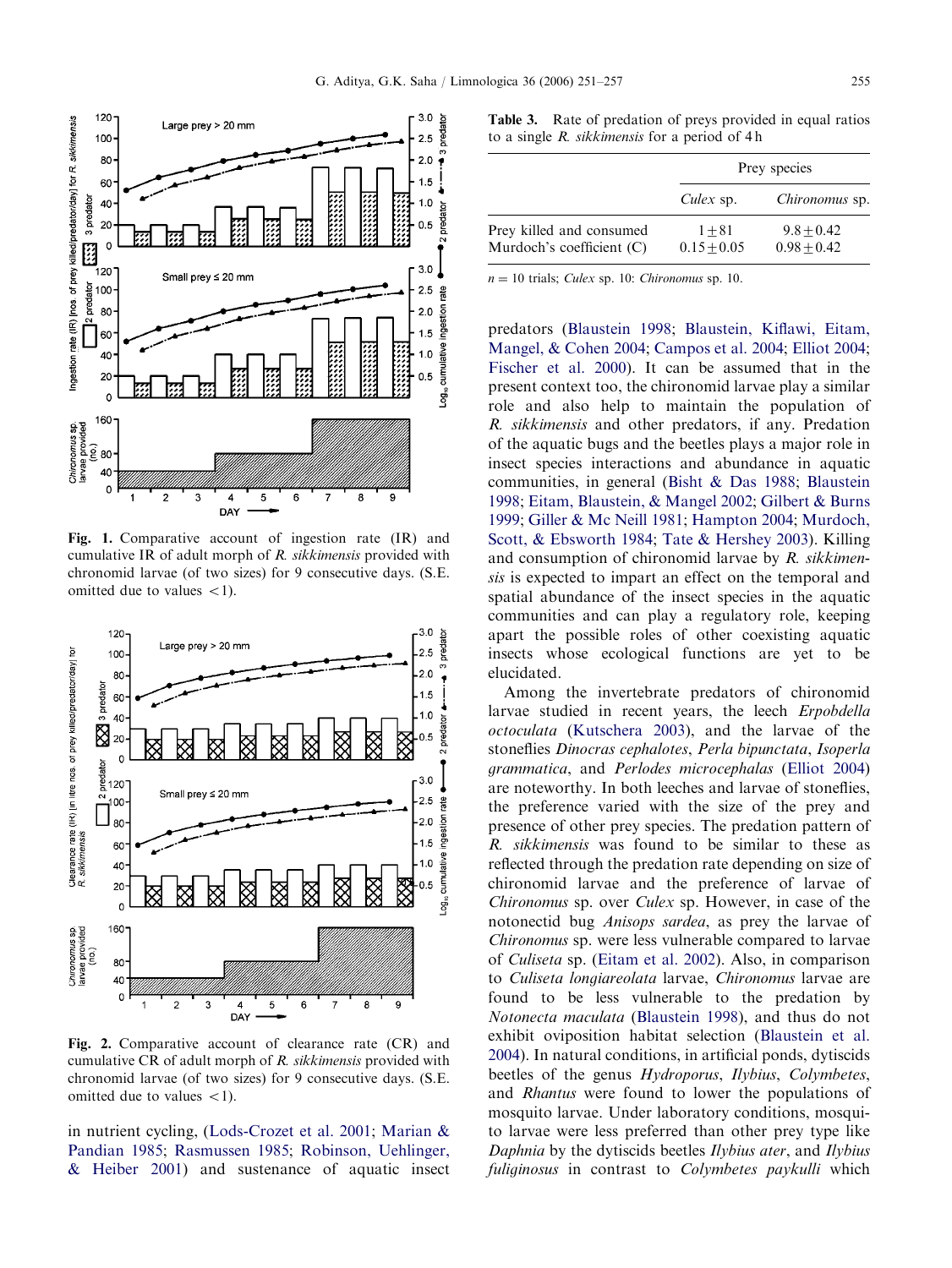shows preference for *Culex* larvae (Lundkvist et al. 2003). In case of *R. consputus*, a species of central and eastern Europe, *Aedes vexans* larvae were preferred over cladocerans (Kögel 1987). It seems thus that the choice of prey may differ with the community representatives as far the dytiscids beetles are concerned.

Choice of a perfect habitat for reproduction is obvious for the chironomids also. In case of *Chironomus riparius*, a choice of sediments with higher level of food is being observed (DeHass, Wagner, Koelmans, Kraak, & Admiral 2006). In terms of the aquatic insect community, particularly of Darjeeling Himalayan region, this carries implications with the formation and maintenance of the insect diversity in the temporary water bodies. Thus the *Chironomus* larvae are expected to be found in aquatic bodies with high level of detritus and so is their predator *R. sikkimensis*. Preliminary surveys carried on the diversity of mosquitoes in Darjeeling are supportive of this fact and it has been observed that a positive correlation exists with the population of *Chironomus* larvae and *R. sikkimensis* in some temporary pools (Aditya et al. 2006). It was also noted that the mosquito larvae appear late compared to the chironomid larvae and dytiscids *R. sikkimensis* in these habitats.

The numbers of prey killed per day by the beetles *R. sikkimensis* varied with the size of the prey even when the foraging area remained same and thus the differences in IR and CR values indicate that the beetles hunt for the preys with higher yield in terms of energy spent and acquired. When the prey size was small, higher numbers of chironomid larvae were killed compared to situations when the larger larvae were available as preys. Also, with the increment of prey numbers through the days, the predation rate increased irrespective of prey size. In natural situations where the habitat is structured and the temporal and spatial variations of species abundance is more complex, the predation rates of *R. sikkimensis* as observed here are expected to vary, as has been noted in *Buenoa* sp. and *Notonecta* sp. (Hampton 2004) and other aquatic predators (Blaustein 1998; Eitam et al. 2002; Gilbert & Burns 1999). The present study focused on the predation of the *R. sikkimensis* on the larvae of *Chironomus* under laboratory conditions. Considering the availability of alternate preys along with the heterogeneity of the habitats in the temporary pools, deviation from the present finding on the prey preference by *R. sikkimensis* cannot be ruled out. Especially when the prey preference of dytiscids beetles are known to vary under natural and artificial conditions (Lundkvist et al. 2003). Assessment of predation of chironomid larvae by *R. sikkimensis* under such natural circumstances would help to substantiate its role in aquatic communities of Darjeeling Himalayas more appropriately.

#### Acknowledgements

The authors are thankful to the respective Heads of the Department of Zoology, Darjeeling Government College, Darjeeling and University of Calcutta, Kolkata, India for the facilities provided. The financial assistance from UGC, through the research project no. F.PSW-066/03-04 (E.R.O.) sanctioned to G.A. is thankfully acknowledged.

## **References**

- Aditya, G., Pramanik, M. K., & Saha, G. K. (2006). Larval habitats and species composition of mosquitoes in Darjeeling Himalayas, India. *Journal of Vector Borne Diseases*, *43*,  $7 - 15$ .
- Bisht, R. S., & Das, S. M. (1988). Observations on the population ecology of aquatic insects in two cold water Kumaon Lakes with reference to abiotic factors. *Records of the Zoological Survey of India*, *85*(1), 131–142.
- Blaustein, L. (1998). Influence of the predatory backswimmer *Notonecta maculata*, on invertebrate community structure. *Ecological Entomology*, *23*, 246–252.
- Blaustein, L., Kiflawi, M., Eitam, A., Mangel, M., & Cohen, J. E. (2004). Oviposition habitat selection in response to risk of predation in temporary pools: Mode of detection and consistency across experimental venue. *Oecologia*, *138*, 300–305.
- Campos, R. E., Fernandez, L. A., & Sy, V. E. (2004). Study of the insects associated with the floodwater mosquito *Ochlerotatus albifasciatus* (Diptera: Culicidae) and their possible predators in Buenos Aires province. *Hydrobiologia*, *524*(1), 92–102.
- Chakraborty, D. K., & Saha, G. K. (1993). The physicochemical and hydrobiological features of three stagnant water sources in Darjeeling hills. *Geobios*, *20*, 61–65.
- Chaudhuri, P. K., & Som, D. K. (1998). *Paracricotopus missilus* Chaudhuri & Som, a new orthoclad species of Darjeeling Himalayas (Diptera: Chironomidae). *Russian Journal of Entomology*, *7*, 51–56.
- DeHass, E. M., Wagner, C., Koelmans, A. A., Kraak, M. H. S., & Admiral, W. (2006). Habitat selection by chironomid larvae: Fast growth requires fast food. *Journal of Animal Ecology*, *75*, 148–155.
- Eitam, A., Blaustein, L., & Mangel, M. (2002). Effects of *Anisops sardea* (Hemiptera: Notonectidae) on ovipostion habitat selection by mosquitoes and other dipterans and on community structure in artificial pools. *Hydrobiologia*, *485*, 183–189.
- Elliot, J. M. (2004). Prey switching in four species of carnivorous stoneflies. *Freshwater Biology*, *49*, 709–720.
- Fischer, S., Marinone, M. C., Fontanarrosa, M. S., Nieves, M., & Schweigmann, N. (2000). Urban rain pools: Seasonal dynamics and entomofauna in a park of Buenos Aires. *Hydrobiologia*, *441*(1), 45–63.
- Fox, L. R., & Murdoch, W. W. (1978). Effect of feeding history on short term and long term functional responses in *Notonecta hoffmani*. *Journal of Animal Ecology*, *47*, 945–959.